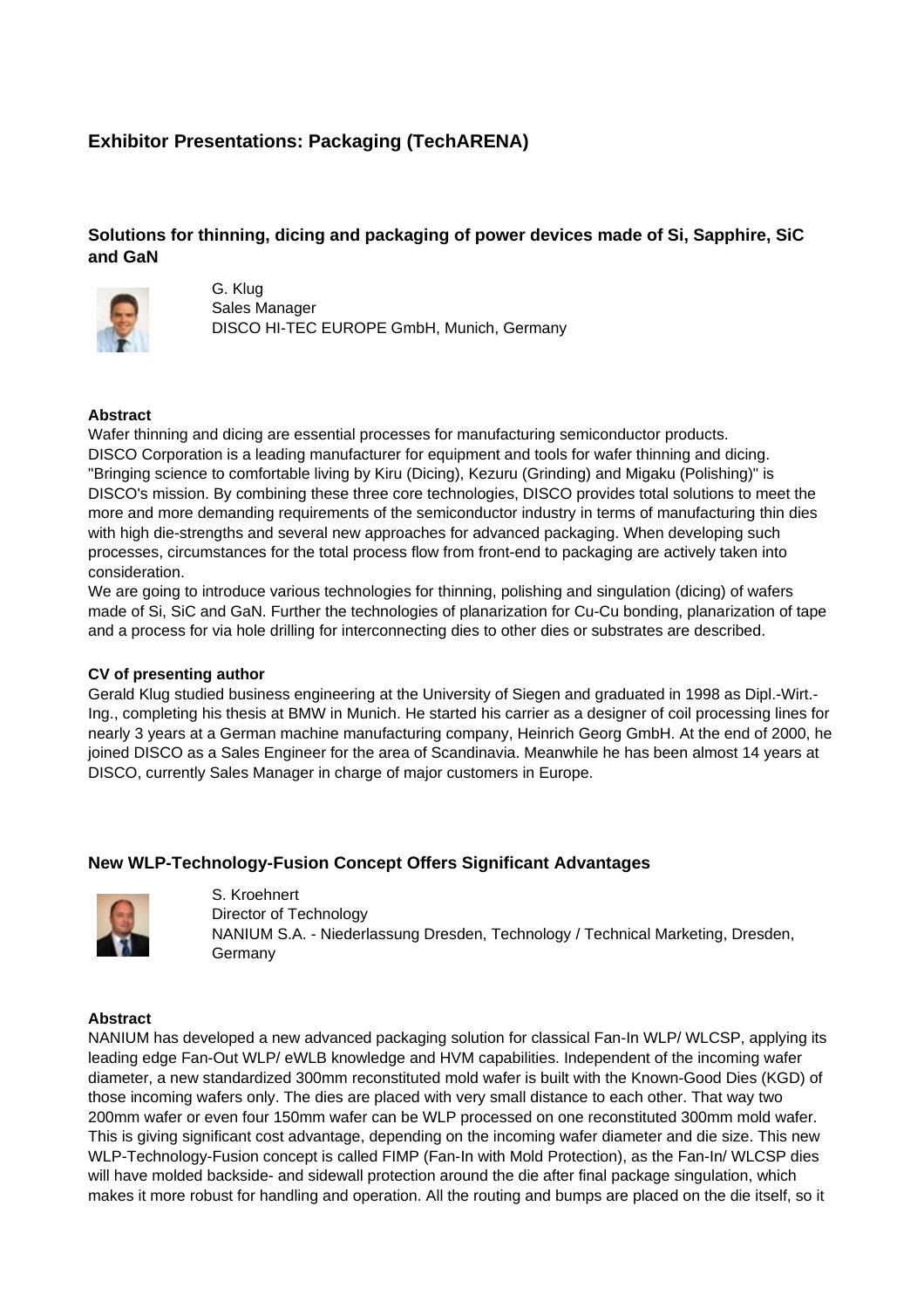remains a Fan-In WLP/ WLCSP solution. The molded sidewall protection in fact could be seen as very small Fan-Out area, which in that case is not used for routing and bumping. Besides the cost aspect, the FIMP concept is important for advanced CMOS technology nodes using Low-k and ULK materials. Wafer probe can be applied to already singulated dies, now embedded in the reconstituted mold wafer. This allows to test also for Si wafer dicing fails, which are more critical in advanced CMOS technology nodes, requiring new dicing methods like laser grooving. This has been possible so far only by expensive and inefficient WLCSP bare die handling and testing. Final package singulation of the reconstituted mold wafer is done by dicing of mold compound, while the singulated and tested Si die is protected.

#### **CV of presenting author**

Dipl.-Ing. Steffen Kröhnert received his master degree in Electrical Engineering and Microsystem Technology at Technical University of Chemnitz, Germany, in 1997. In the same year he started his professional career as Development Engineer in the Corporate Package Assembly, Interconnect and Test Development Center for Semiconductors of Siemens AG in Regensburg, Germany. After carve out of the Semiconductors Business Unit to Infineon Technologies AG in 1999, he worked as Project Manager and moved to Infineon Dresden GmbH & Co. OHG in 2002 to support local setup of Package Development Department for Memory Products. He became R&D Area Manager Component Development and took over Technology Platform ownership for FBGA products. From 2006 he was working as Senior Manager in Qimonda Dresden GmbH & Co. OHG, the carve out of the Memory Products Business Unit of Infineon Technologies. Begin 2007 he was assigned to Qimonda Portugal S.A. to setup and lead Package Development team at volume production site. Since 2009 he is Director of Technology at NANIUM S.A. in Vila do Conde, Portugal. Steffen is author and co-author of 23 patent filings in the area of Packaging Technology. He is member of IEEE CPMT, MEPTEC, SMTA, VDI, VDE and GPM. He contributes as Technical Committee member to SEMI Europe Advanced Packaging Conference (APC) and Electronics System Integration Technology Conference (ESTC).

## **TLS-Dicing - Enabling technology for separation of SiC wafers**



H.-U. Zuehlke Market Development Manager 3D-Micromac AG, Chemnitz, Germany

#### **Abstract**

The new TLS-Dicing (thermal laser separation) tool microDICE from 3D-Micromac AG is an enabling dicing tool for new products and materials. The tool helps to overcome several disadvantages of known dicing technologies like chipping, pealing of backside metal or thermal induced defects. Even SiC-based products can be separated with low costs, no tool wear and with very high throughput.

In the microDICE tool thermally induced mechanical stress is used to separate brittle materials [1]. TLS-Dicing is a one pass cleaving process and runs with up to 300 mm/s (also for SiC!). Brittle materials like wafers are separated by thermal induced mechanical stress. Hence front and backsides are free of chipping. Back side metal, as typical for many SiC and Si-power devices, is separated in the same step with no delamination and very smooth edges. Metalized patterns inside the dicing street can be removed by using the scribing laser without influence on the throughput. TLS-Dicing has no negative thermal impacts on the separated devices, proved by electrical measurements of leaking current [2].

The presentation covers an introduction to the technological principle of TLS-Dicing technology with special consideration of SiC-wafers. Typical application results will be presented. An overview on the modular and in terms of throughput and cost scalable microDICE tool architecture will be given. The presentation will be concluded with a consideration on the aspects of throughput and cost of ownership for a typical SiC-wafer project.

[1] H.-U. Zühlke: "Thermal laser separation for wafer dicing"; Solid State Technology, 2009